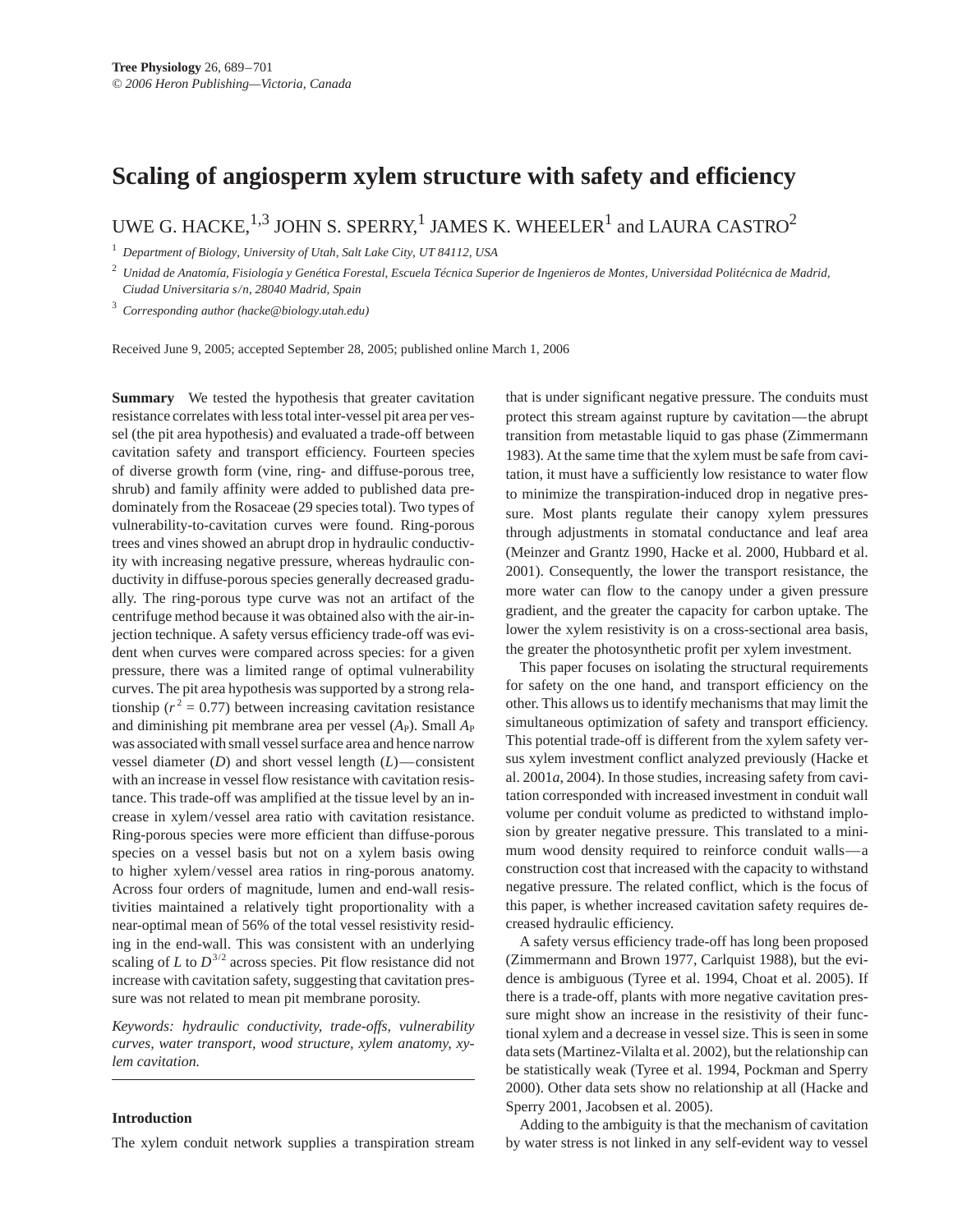size (diameter and length), which has a strong influence on xylem flow resistance. There is considerable evidence that cavitation is caused by air being drawn into water-filled xylem conduits by negative pressure and that the most important sites of this air-seeding are the inter-conduit pits (Crombie et al. 1985, Sperry and Tyree 1988, 1990, Jarbeau et al. 1995). These pits connect adjacent conduits to allow water flow and they also act as safety valves to block the spread of gas from embolized conduits. In inter-vessel membranes, the pit is sealed against air entry by capillary forces at the narrow pores of the pit membrane. Excessively negative pressure during water stress, however, can pull air across the pit valves and cause cavitation in adjacent water-filled conduits. It is unclear whether the pit properties that dictate safety from cavitation also constrain vessel length and diameter, and thus the overall resistivity of the conduit network.

In an attempt to unravel the link between pit function and xylem flow resistance, we have previously modeled the airseeding and hydraulic properties of pits (Hacke et al. 2004, Sperry and Hacke 2004). A major assumption of the model as applied to homogeneous pit membranes of angiosperm vessels (to distinguish from the torus-margo organization in gymnosperms), was that mean porosity of the cellulosic mesh of the pit membrane covaried with the maximum pore size of the membrane and that all pit membranes in a vessel were identical. The maximum membrane pore size in a vessel is critical because the relatively weak capillary forces at this pore set the air-seeding pressure for the entire vessel. The bigger this maximum pore, the more vulnerable is the vessel to cavitation by capillary failure (assuming the membrane does not air-seed by rupture or extensive plastic yielding). According to our assumptions, a vessel could achieve greater safety from air-seeding only by having a denser pit membrane mesh with reduced mean porosity. This would result in a strong trade-off between increasing safety from air-seeding (set by a decline in maximum membrane pore size) and increasing flow resistance through a pit (determined by declining mean porosity of the pit membrane). We refer to this as the pit resistance hypothesis for a safety versus efficiency conflict at the pit level.

Recent estimates of pit membrane resistance do not support this hypothesis. Instead of a strong increase in pit resistance (on a membrane area basis) with increasing safety from cavitation, there was no relationship (Wheeler et al. 2005). Furthermore, measured resistances were considerably greater than model predictions, indicating an average membrane porosity far smaller than modeled. These results agree with some experimental results suggesting an average membrane pore size much smaller than the size predicted to air-seed at the cavitation pressure (Choat et al. 2003, but see Jarbeau et al. 1995). The data of Wheeler et al. (2005) suggest that average pore size, though variable, does not correlate well with the largest membrane pore per vessel that limits safety from air-seeding. This result leaves open the question of what features of pit and vessel structure influence the largest membrane pore per vessel.

A possible answer to this question is that it is the total number, or collective membrane area, of pits in a vessel that influences the largest pore per vessel (Hargrave et al. 1994, Choat et al. 2005). Our previous survey showed a strong inverse relationship between increasing total pit membrane area per vessel and decreasing safety from cavitation. The greater the pit area in the vessel, the larger the maximum pore size for the vessel (Wheeler et al. 2005). This conclusion suggests there is an element of probability in the safety of a vessel from cavitation. Adding more pits to a vessel compromises its safety from cavitation because the more pits there are, by chance the greater will be the single largest pore diameter in the vessel. The average porosity of the pit membranes and their resistance on an area basis, however, would not necessarily change. This pit area hypothesis provides a basis for a safety versus efficiency trade-off because a limitation on vessel pit area can also limit vessel size and flow resistance (Wheeler et al. 2005).

The results of Wheeler et al. (2005) were from 16 species, 11 of which were members of the Rosaceae (Table 2). The emphasis on the Rosaceae was intended to minimize qualitative differences in pit membrane structure across lineages, and so to maximize the probability of detecting safety-related variation in pit properties. However, this sampling prevented the widest possible variation in vessel sizes and cavitation resistance. Furthermore, no family bias was detected in the results, suggesting the observed trends may cut across phylogenetic groups.

The present paper adds 14 species to the data set of Wheeler et al. (2005), the new species were chosen for extremes of vessel size and cavitation pressure to more effectively determine scaling relationships between the structure and function of vessels (Table 1). Family affinities were diverse, but with the exception of two species, they were families without vestured pitting. Vestures could modify some structure–function relationships (Choat et al. 2004) and a systematic comparison was outside the scope of this project. The species were chosen to represent large vessels of ring-porous trees (six species) and vines (one species) at one extreme, and narrower vessels of diffuse-porous trees and shrubs (seven species) on the other. The goals were (1) to determine if the inclusion of more diverse vessel sizes and safeties confirmed the pit area hypothesis over the pit resistance hypothesis; (2) to evaluate the implications of the hypothesis for a safety versus efficiency trade-off; and (3) to explore the ramifications of the ring-porous versus diffuse-porous vessel organizations with respect to the safety versus efficiency conflict.

#### **Materials and methods**

Our methods were nearly identical to those described by Wheeler et al. (2005) and only a brief summary is provided here except for descriptions unique to the 14 species added to the existing data set.

## *Plant material*

Studied plants (Table 1) represented different xylem types (diffuse-porous and ring-porous), growth forms (trees, shrubs and vines), ecosystems (from the abundant moisture in North Carolina to the aridity of the American Southwest) and leaf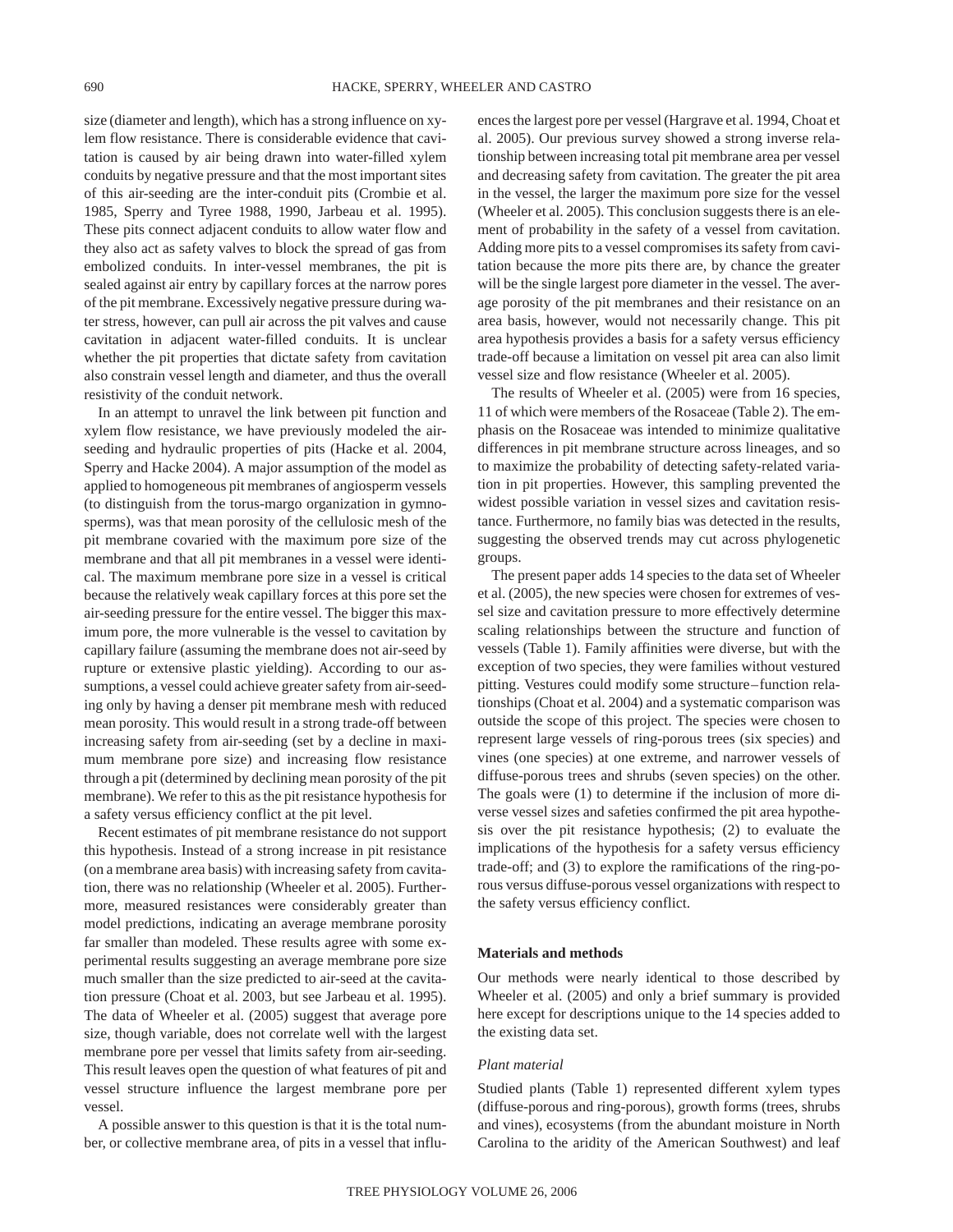Table 1. Study species, their figure symbols and measurements not shown in figures. The first five species are ring-porous and are designated by asterisked double capital symbols. Measurements represent the mean vessel size. Contact fraction is the fraction of vessel surface area contacting another vessel. Pit-field fraction is the fraction of inter-vessel contact occupied by pit membranes. The product of these two fractions gives the pit fraction  $(F<sub>P</sub>)$ , the total pit area per vessel surface area. Length fraction is the portion of vessel length overlapping other vessels. The ratio  $L'/L = F<sub>L</sub>$ is the length between end walls  $(L')$  per vessel length  $(L)$ . Grand means from a minimum of six stems per species  $\pm$  SE.

| <b>Species</b>                                          |        | Figure symbol Contact fraction | Pit-field fraction Length fraction |                  | $L'/L = F_{\rm L}$ |
|---------------------------------------------------------|--------|--------------------------------|------------------------------------|------------------|--------------------|
| Carya glabra (P. Mill.) Sweet (Juglandaceae)            | $CG*$  | $0.07 + 0.010$                 | $0.55 + 0.044$                     | $0.17 + 0.020$   | $0.91 + 0.010$     |
| <i>Fraxinus pennsylvanica Marsh. (Oleaceae)</i>         | $FP*$  | $0.11 \pm 0.009$               | $0.55 + 0.019$                     | $0.26 + 0.022$   | $0.87 + 0.011$     |
| <i>Morus alba</i> L. (Moraceae)                         | $MA*$  | $0.08 \pm 0.013$               | $0.61 + 0.014$                     | $0.19 \pm 0.022$ | $0.91 \pm 0.011$   |
| Quercus gambelii Nutt. (Fagaceae)                       | $OG*$  | $0.05 + 0.019$                 | $0.30 \pm 0.018$                   | $0.13 + 0.019$   | $0.94 \pm 0.010$   |
| <i>Ouercus prinus</i> L. (Fagaceae)                     | $OP*$  | $0.05 \pm 0.014$               | $0.39 + 0.020$                     | $0.17 + 0.019$   | $0.91 \pm 0.009$   |
| <i>Rhus trilobata Nutt.</i> (Anacardiaceae)             | $RT^*$ | $0.17 + 0.015$                 | $0.52 + 0.031$                     | $0.53 + 0.026$   | $0.74 \pm 0.013$   |
| Acer grandidentatum Nutt. (Aceraceae)                   | Acg    | $0.30 + 0.015$                 | $0.69 + 0.016$                     | $0.50 + 0.021$   | $0.75 \pm 0.011$   |
| Arctostaphylos patula E.L. Greene (Ericaceae)           | Arp    | $0.10 + 0.004$                 | $0.37 \pm 0.020$                   | $0.21 + 0.023$   | $0.90 \pm 0.011$   |
| Ceanothus crassifolius Torrey (Rhamnaceae)              | Cec    | $0.10 \pm 0.008$               | $0.43 + 0.025$                     | $0.18 + 0.011$   | $0.91 \pm 0.005$   |
| Ceanothus velutinus Dougl. ex Hook. (Rhamnaceae)        | Cev    | $0.19 \pm 0.005$               | $0.58 + 0.033$                     | $0.33 + 0.011$   | $0.83 \pm 0.005$   |
| Larrea tridentata (Sessé & Moc. ex DC.) Coville         | Lat    | $0.01 \pm 0.001$               | $0.40 + 0.019$                     | $0.03 + 0.003$   | $0.99 + 0.002$     |
| (Zygophyllaceae)                                        |        |                                |                                    |                  |                    |
| Oxydendron arboreum (L.) D.C. (Ericaceae)               | Oxa    | $0.08 + 0.006$                 | $0.30 + 0.016$                     | $0.17 + 0.013$   | $0.91 + 0.007$     |
| <i>Paxistima myrsinites</i> (Pursh) Raf. (Celastraceae) | Pam    | $0.13 + 0.005$                 | $0.41 \pm 0.023$                   | $0.21 + 0.006$   | $0.89 + 0.003$     |
| Pueraria montana (Lour.) Merr. (Fabaceae)               | Pum    | $0.16 \pm 0.025$               | $0.71 \pm 0.010$                   | $0.38 \pm 0.043$ | $0.81 \pm 0.021$   |

phenologies (evergreens included: *Paxistima myrsinites, Cercocarpus ledifolius, Ceanothus velutinus, Larrea tridentata* and *Arctostaphylos patula*). Stems of *Carya glabra*, *Quercus prinus*, *Oxydendron arboreum* and the introduced vine *Pueraria montana* (Kudzu), were collected near Tryon, North Carolina in the Appalachian mountain foothills. *Ceanothus crassifolius* was collected from chaparral near Pepperdine University in Malibu, California. From these distant sites, the material was wrapped in plastic bags and shipped by overnight express to our laboratory in Salt Lake City, Utah. Stems of the remaining species were collected within a few hours drive of the laboratory and were similarly protected from desiccation

Table 2. Species from Wheeler et al. (2005) and figure symbols. The first 11 species are members of the Rosaceae.

| Species                                      | Figure symbol   |
|----------------------------------------------|-----------------|
| Amelanchier alnifolia M. Roemer              | Aa              |
| A. <i>utahensis</i> Koehne                   | Au              |
| Cercocarpus ledifolius Torr. & Gray          | $\mathcal{C}^1$ |
| C. montanus Raf.                             | Cm              |
| <i>Holodiscus dumosus</i> (Hook.) Heller     | Hd              |
| <i>Physocarpus malvaceus</i> (Greene) Kuntze | Pm              |
| <i>Purshia tridentata</i> (Pursh) D.C.       | Pt              |
| <i>Rosa nutkana C. Presl.</i>                | Rn              |
| Rubus leucodermis Torr. & Gray               | R1              |
| <i>R. parviflorus</i> Nutt.                  | Rp              |
| Sorbus scopulina Greene                      | Ss              |
| Acer negundo L. (Aceraceae)                  | An              |
| <i>Salix exigua</i> Nutt. (Salicaceae)       | Se.             |
| Sambucus cerulea Raf. (Adoxaceae)            | Sc              |
| Vitis vinifera L. (Vitaceae)                 | Vv              |

during transport. Additional species from the study of Wheeler et al. (2005) are listed in Table 2.

## *Cavitation pressure*

Vulnerability curves documenting the decrease in hydraulic conductivity with negative pressure were measured on at least six stems per species by the centrifuge method (Alder et al. 1997) as in the previous study (Wheeler et al. 2005). Stems were flushed with measuring solution (20 mM KCl) under 100 kPa entry pressure to reverse native embolism before curve determination. The hydraulic head used to measure the conductivity was typically about 4 kPa in diffuse-porous stems and 1–2 kPa in stems with large vessels. A low pressure head in large and long-vesseled species was essential to avoid instant refilling of embolized vessels cut open at both ends. Between conductivity measurements, stems were centrifuged to progressively more negative pressure in a custom-designed centrifuge rotor. Vulnerability curves showing the drop in conductivity with negative pressure were plotted for all six stems of a species and the collective species curve was fit with a Weibull function:

$$
K/K_{\text{max}} = e^{-(P/b)^{c}} \tag{1}
$$

where  $K/K_{\text{max}}$  is conductivity relative to the maximum in the absence of any reversible embolism, *P* is the absolute value of the negative pressure, b is a curve fitting parameter that corresponds to *P* at  $K/K_{\text{max}} = 0.63$  and c is a curve-fitting parameter influencing the slope of the vulnerability curve. Table 3 defines major variables.

Some species for which stems older than one year had to be used (because of length limitations of current-year growth) exhibited the cavitation fatigue phenomenon (Hacke et al.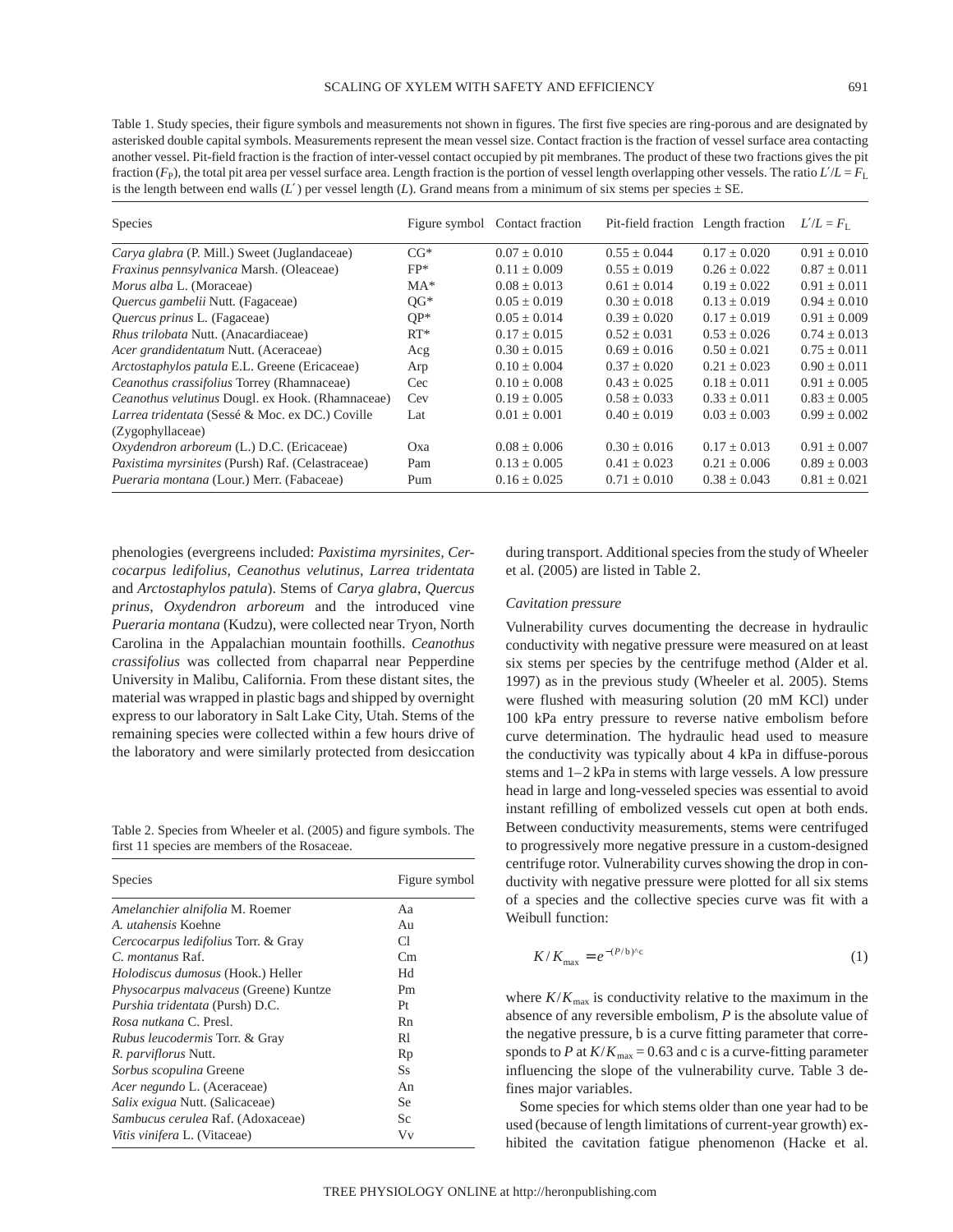| Symbol              | Definition                                                 | Units                                               |
|---------------------|------------------------------------------------------------|-----------------------------------------------------|
| $A_{\rm P}$         | Total inter-vessel pit membrane surface area of vessel     | mm <sup>2</sup>                                     |
| $A_V$               | Total internal surface area of vessel                      | mm <sup>2</sup>                                     |
| D                   | Diameter corresponding to mean vessel $R_L$                | μm                                                  |
| F                   | $R_{\rm I}/R_{\rm W}$ ratio                                |                                                     |
| $F_{\rm L}$         | $L'/L$ ratio                                               |                                                     |
| $F_{\rm P}$         | Pit fraction = $A_P/A_V$                                   |                                                     |
| $K, K_{\text{max}}$ | Xylem conductivity, maximum conductivity                   | $\mathrm{mm}^4\,\mathrm{MPa^{-1}}\,\mathrm{s}^{-1}$ |
| $K_{\text{Xa}}$     | Xylem cross-sectional area conductivity                    | $m^2 MPa^{-1} s^{-1}$                               |
| $K_{\text{Xa-max}}$ | Maximum $K_{Xa}$ for non-embolized xylem                   | $m^2 MPa^{-1} s^{-1}$                               |
| L                   | Vessel length                                              | cm                                                  |
| Ľ                   | Length between vessel end-walls                            | m                                                   |
| $R_{\rm C}$         | Vessel resistivity                                         | $MPa s mm-4$                                        |
| $R_{\rm L}$         | Vessel lumen resistivity                                   | $MPa s mm-4$                                        |
| $R_{\rm W}$         | Vessel end-wall resistivity                                | $MPa s mm-4$                                        |
| $R_{\text{Ca}}$     | Vessel cross-sectional area resistivity                    | $MPa s m-2$                                         |
| $R_{Xa}$            | Xylem cross-sectional area resistivity = $1/K_{\text{Xa}}$ | $MPa s m-2$                                         |
| $r_{\rm W}$         | Resistance of one vessel end-wall                          | MPa s mm <sup><math>-3</math></sup>                 |
| $r_{\rm P}$         | Pit membrane area resistance                               | $MPa s m^{-1}$                                      |

Table 3. Major variables with definition and units. Variables represent values for mean vessel size.

2001*b*). These species had high native embolism values and included ring-porous trees and some diffuse-porous species from drought-prone habitats. The fatigue phenomenon is the reduction in cavitation pressure in older xylem as a result of previous cavitation by drought (Hacke et al. 2001*b*), freezing (J.S. Sperry and L. Castro unpublished data; S.D. Davis, Pepperdine University, Malibu, USA, personal communication) and perhaps age itself (Sperry et al. 1991). The symptom of cavitation fatigue is highly vulnerable xylem localized to older growth rings. Dye perfusions show that this older xylem is embolized in the native condition and when refilled by flushing becomes re-embolized at very modest negative pressures (e.g., –0.5 MPa) in the laboratory. To avoid biasing estimates of the cavitation pressure of the functionally most important current-year xylem by including the older fatigued xylem, the  $K_{\text{max}}$  of these species was scaled to *K* at  $-0.5$  MPa rather than the *K* after flushing (*A. patula*, *C. glabra, Fraxinus pennsylvanica*, *Paxistima myrsinites, Physocarpus malvaceaus, Purshia tridentata* and *Rosa nutkana*). In *Larrea tridentata*, the  $K_{\text{max}}$  was scaled to  $K$  at  $-1.5$  MPa because even the fatigued xylem was relatively resistant to cavitation in this extremely drought-adapted species.

Vulnerability curves of vines and ring-porous trees where we could avoid the fatigue artifact by using current-year growth (*Quercus gambelii, Q. prinus, P. montana, Morus alba* and *Rhus trilobata*) also tended to have a significant amount of native embolism and highly vulnerable vessels (e.g., Figures 1 and 2)—though less so than was the case with older stems. We did not scale these curves as described above because they were based solely on current-year xylem.

In a subset of large-vesseled and fatigue-prone species, we compared the centrifuge method with the air-injection technique as a check on the centrifuge method for large-vesseled species. Stems about 25 cm in length were sealed in a double-ended pressure chamber and the hydraulic conductivity

measured in between exposing the stem in the chamber to stepwise increases in air pressures (10 min per pressure). Vulnerability curves developed by this method show the drop in conductivity as a function of the air pressure and give the pressure range required to push the air into the xylem (Cochard et al. 1992, Sperry and Saliendra 1994). The air-injection curves should be equal and opposite to the centrifuge curves if airseeding is the main cavitation mechanism. This test was done for *P. montana*, *R. trilobata*, *Q. gambelii* and *Quercus turbinella* (the latter species was not part of the extended study).

All comparisons of cavitation pressure and xylem structure were made between the species' mean value for each parameter. For this reason, it was necessary to represent the species' vulnerability curve with a single cavitation pressure. In the past, we have used either the pressure required to reduce  $K/K_{\text{max}}$  to 0.5 ( $P_{50}$ ), or the mean cavitation pressure (e.g., Linton et al. 1998). The latter treats the vulnerability curve as a cumulative distribution of *K* with pressure and is the mean of that distribution. For species with nearly symmetrical sigmoidal or linear vulnerability curves,  $P_{50}$  and mean cavitation pressure are very similar. However, in this study, large-vesseled species typically had asymmetrical vulnerability curves characterized by an initial abrupt drop in conductivity with pressure followed by a tail where conductivity dropped more gradually (Figures 1 and 2). To better represent the cavitation pressure across curves of all shapes, we used the mean cavitation pressure for all species, including those previously represented by their  $P_{50}$  (Wheeler et al. 2005).

## *Xylem-area hydraulic resistivity*

The hydraulic resistivity (pressure gradient per flow rate) of the sapwood of all species was measured and expressed relative to the sapwood area  $(R_{Xa})$ . The  $R_{Xa}$  corresponds to  $1/K_{\text{max}}$ , but is expressed on a functional xylem area basis. We switch between conductivities and resistivities because the latter are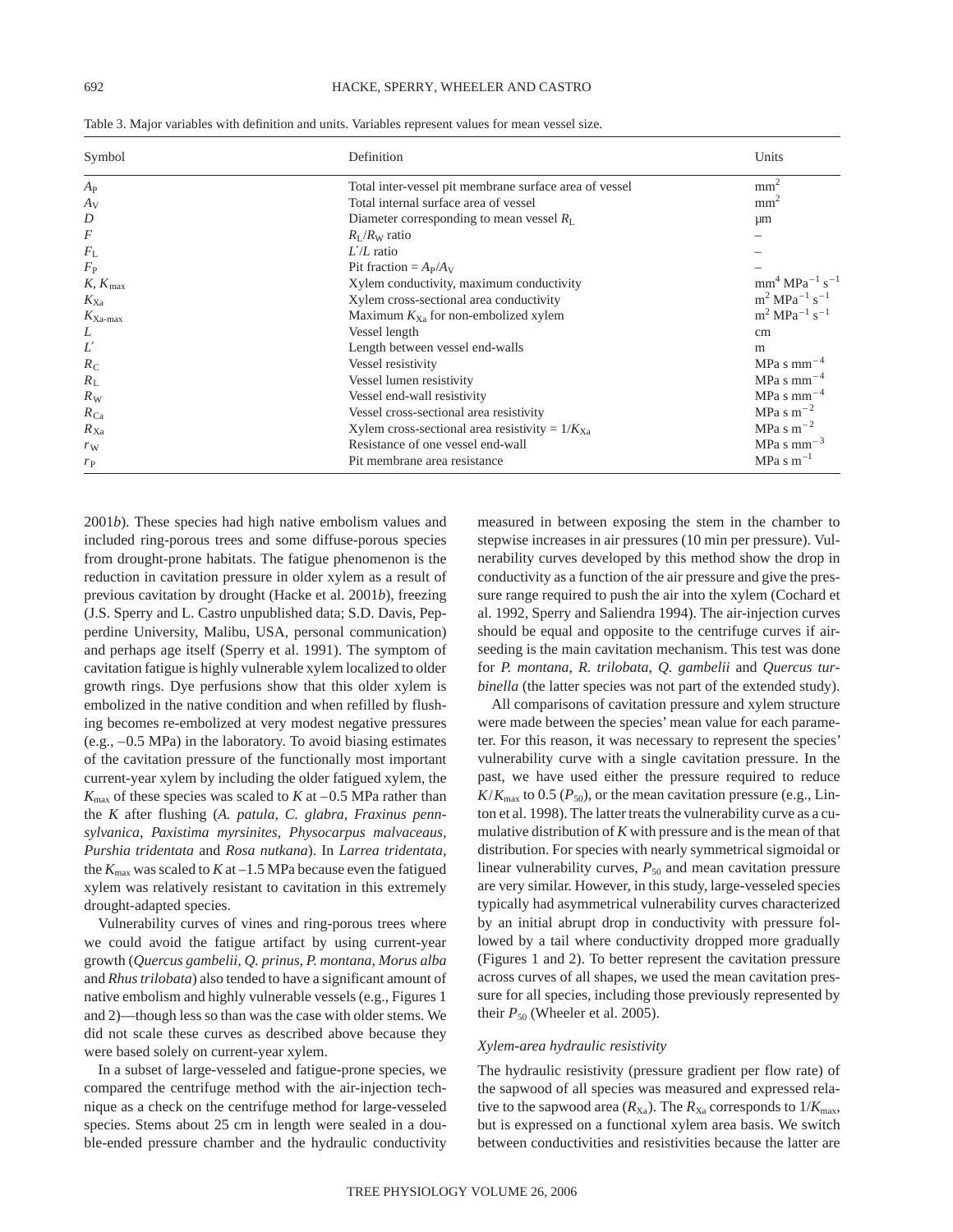additive in series and this facilitates the separation of vessel function into its components (e.g., Equation 2). The  $R_{Xa}$  had to be determined for segments longer than the longest vessels to include the influence of end-wall resistance. In most diffuse-porous stems,  $R_{Xa}$  could be directly measured in stem segments that were longer than the longest vessels (Wheeler et al. 2005). In these cases, six stems per species were measured. After the hydraulic measurements were completed, 0.05% safranin dye was siphoned through the segments (in stems > 1 year old) to mark the functional xylem. The area of functional xylem at the middle of the stem segment was measured with a light microscope and image analysis software. Resistivity was multiplied by this stained area to obtain  $R_{Xa}$  for each stem.

In long-vesseled species (*P. montana*, *F. pennsylvanica*, *C. glabra*, *M. alba*, *R. trilobata* and the two *Quercus* species), vessels were too long for direct measurements of  $R_{Xa}$ . Instead, we used the shortening technique to determine  $R_{Xa}$  (Sperry et al. 2005). Ten segments per species were selected, and the resistivity measured at segment lengths of 15, 5.1, 1.8 and 0.6 cm. In all species,  $R_{X_3}$  decreased significantly with decreasing segment length and as the percentage of open vessels without end walls increased (Sperry et al. 2005). The portion of open vessels was known from vessel length measurements (see below). The intercept of the resistivity versus percentage of open vessels relationship (at 0 cm segment length and 100% open vessels) gave an estimate of the resistivity of the vessel lumens. Sperry et al. (2005) observed that this intercept did not differ statistically from lumen resistivity  $(R_L)$  calculated from measurements of vessel diameter and the Hagen-Poiseuille equation, and this was also found in our study species. For consistency across species, we used the Hagen-Poiseuille  $R_L$  estimate for all species (see next section). The other end of the regression line, the resistivity at 0% open vessels, gave our estimate of  $R_{Xa}$  for the xylem with fully intact vessels.

## *Vessel diameter, Hagen-Poiseuille lumen resistivity and vessel density*

After completion of the  $R_{Xa}$  measurements, a subset of the same stems was used to measure vessel diameters, Hagen-Poiseuille lumen resistivity  $(R_L)$  and vessel densities. These parameters were measured on transverse sections as described by Wheeler et al. (2005). For the diffuse-porous species, all six  $R_{\text{Xa}}$  stems were measured and for species requiring the stemshortening method, four of the 10 stems were randomly chosen. Hagen-Poiseuille lumen resistivity was calculated for each vessel at the same temperature (and sap viscosity) at which  $R_{Xa}$  was measured experimentally. Because our purpose was to relate vessel structure to resistivity, we represented the mean diameter  $(D)$  as the diameter corresponding to the mean *R*<sup>L</sup> for each stem.

#### *Vessel length*

Vessel lengths (*L*) were measured on a separate set of a minimum of five stems per species, but from the same batch and age as that used for the hydraulic measurements. The methods have been described in detail (Sperry et al. 2005, Wheeler et al. 2005). Vessel length distributions are strongly short-skewed and the mean *L* used to represent a segment corresponded to the mean of the log-transformed vessel length distribution.

## *Partitioning xylem resistivity into lumen and end-wall components*

Our purpose was to isolate the contribution of end-wall and lumen structure to the resistivity of intact vessels. To estimate these contributions, we assumed as in previous work (Wheeler et al. 2005) that, on average, lumen and end-wall components were arranged in series in the xylem network. If all the vessels of a stem are represented by an equal number of average-sized and average-resistance vessels, mean intact vessel resistivity  $(R_C)$  is the sum of the mean lumen  $(R_L)$  and end-wall  $(R_W)$ resistivities:

$$
R_{\rm C} = R_{\rm L} + R_{\rm W} \tag{2}
$$

We estimated  $R_C$  by multiplying  $R_{Xa}$  by mean vessel density, and  $R_L$  was estimated from vessel diameters and the Hagen-Poiseuille equation. The  $R_W$  was determined by subtraction.

# *Partitioning R<sub>W</sub> into end-wall resistance and pit area resistance*

Based on the same analysis presented in Wheeler et al. (2005), we broke down the mean end-wall resistivity  $R_W$  into the mean resistance of a single end-wall  $(r_w)$  based on the assumption that  $R_W$  (a resistivity) is the average end-wall resistance per average length between successive end-walls in series (*L*′):

$$
R_{\rm W} = r_{\rm W}/L'
$$
 (3)

where *L*′ was calculated as mean vessel length (*L*) minus the mean length of one of its two end-walls (Figure 1 in Wheeler et al. 2005). We estimated *L*′ according to Wheeler et al. (2005), using the same stems measured for  $R_{X_a}$ .

End-wall resistance is a function of the number of pits in the end-wall and their individual resistances to flow. To estimate the resistance of a pit on its membrane area basis  $(r<sub>P</sub>)$ , we assumed that all pits of an end-wall were in parallel, so that:

$$
r_{\rm w} = r_{\rm p}/(A_{\rm p}/2) \tag{4}
$$

where  $A_p$  is total area of inter-vessel pits, which is divided by 2 to obtain the pit area in one of the two vessel end-walls. This continues the assumption that all inter-vessel pits are between end walls. To the extent that there may be true lateral pitting between vessels (that is, two vessels meeting only at midlength and separating), the end-wall pit area is overestimated, and hence our  $r_{\rm P}$  values will be overestimates.

The  $A_P$  was estimated as the surface area of the average vessel  $(A<sub>V</sub> = \pi DL)$  multiplied by the mean fraction of the vessel surface area occupied by inter-vessel pits (the pit fraction,  $F<sub>P</sub>$ ). The  $F_{\rm P}$  was the product of the average vessel contact fraction and pit-field fraction, where the contact fraction is the fraction of the vessel surface area in contact with adjacent vessels and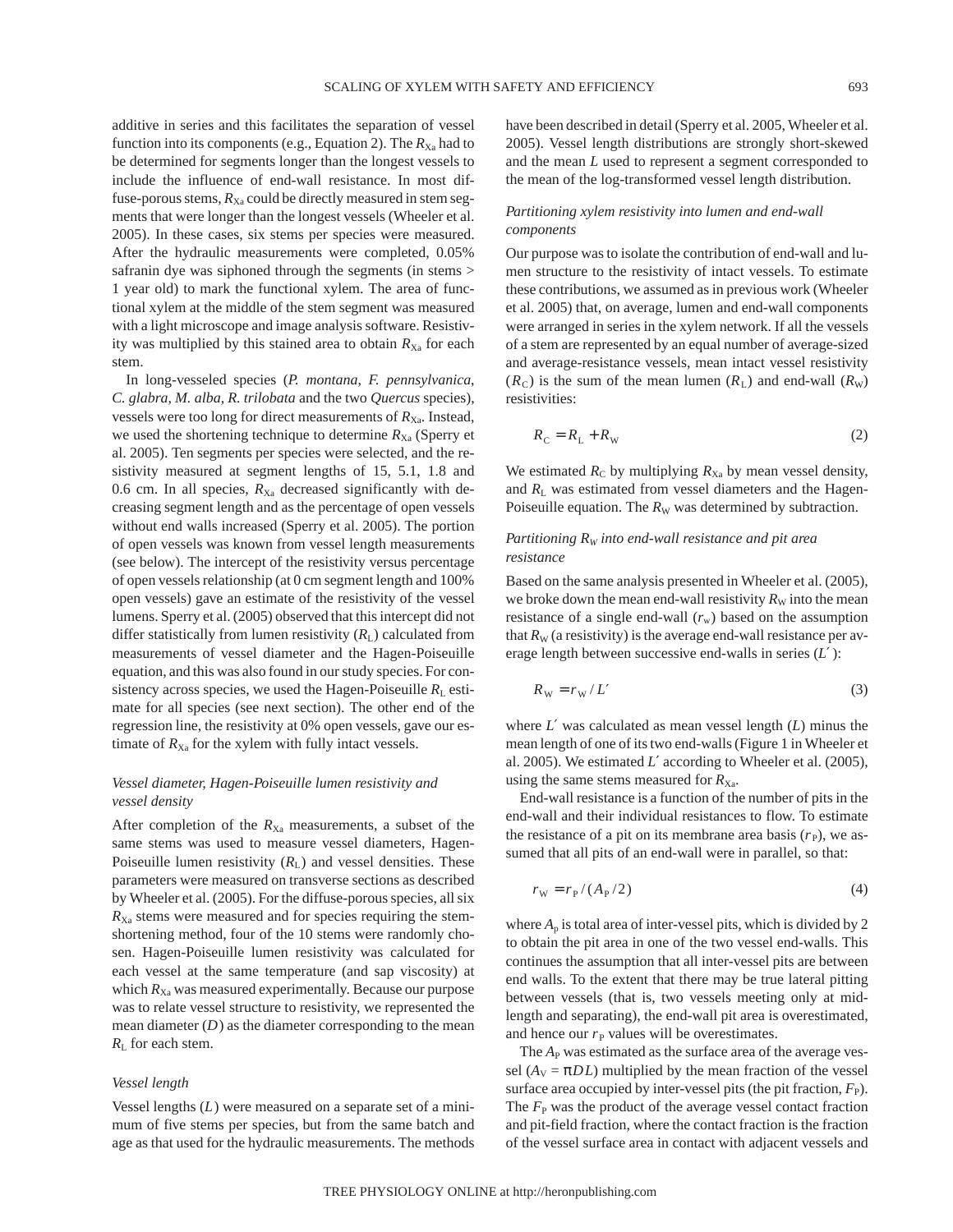the pit-field fraction is the fraction of the inter-vessel contact area occupied by pits. These fractions were measured according to Wheeler et al. (2005) on the same stems measured for  $R_{\text{Xa}}$ .

#### *Summary equation for R<sub>Ca</sub> and L versus D scaling*

To summarize how vessel structure influences vessel resistivity, we combined the essential parameters described above into a single summary equation for a species' mean vessel-area resistivity ( $R_{Ca} = R_C \times$  mean lumen cross-sectional area). This equation is derived in the appendix of Wheeler et al. (2005, Equation A8) and modified slightly here:

$$
R_{\text{Ca}} = 6.06(\pi / A_{\text{P}})^{4/5} \eta^{3/5} (F_{\text{P}} r_{\text{P}} / F_{\text{L}})^{2/5} (F^{2/5} + F^{-3/5}) \tag{5}
$$

where  $F = R_L/R_W$ , and is used for simplicity instead of the  $F_W =$  $R_{\rm W}/R_{\rm C}$  fraction used in Wheeler et al. (2005, Equation A8). The  $F_L$  term =  $L'/L$ . A summary equation for *L* and *D* scaling was similarly obtained:

$$
L = 0.125 \left( \frac{Fr_{\rm p}}{\eta F_{\rm p} F_{\rm L}} \right)^{1/2} (D)^{3/2} \tag{6}
$$

Equation 6 was derived from Equations A7 and A9 in Wheeler et al. (2005; note error in the  $F<sub>W</sub>$  term of their Equation A9: it should be  $F_{\text{W}}/(1 - F_{\text{W}})$ .

## *Error propagation*

We used standard procedures (Bernard and Epp 1995) to propagate standard errors from parameters whose variation was directly determined from individual stem measurements (e.g.,  $R_{\text{Xa}}$ , vessel density,  $R_{\text{C}}$ ,  $R_{\text{L}}$ ,  $R_{\text{W}}$ ,  $L$ ,  $D$ ,  $F$ , length fraction, pitfield fraction and contact fraction) to parameters calculated from species means where errors had to be combined  $(A_{P}, A_{V}, A_{V})$  $F_{\rm P}$ ,  $F_{\rm L}$ ,  $r_{\rm P}$  and  $r_{\rm W}$ ). For the seven species where the stem shortening method was used, the standard error of  $R_{Xa}$  was estimated from the regression of  $R_{Xa}$  versus percentage of open vessels for pooled data of all stems per species.

#### **Results**

## *Vulnerability curves and the safety versus efficiency relationship*

Two types of vulnerability curves were observed (Figure 1). The six ring-porous species and the vine, *P. montana*, tended to have relatively high maximum  $K_{Xa}$  for non-embolized xylem  $(K_{\text{Xa-max}})$ , but an abrupt decline in  $K_{\text{Xa}}$  with pressure (Figure 1, *Q. prinus* and *M. alba* curves). The seven diffuse-porous species (and diffuse-porous species from Wheeler et al. 2005) tended to have a lower  $K_{\text{Xa-max}}$  but generally retained  $K_{\text{Xa}}$  more effectively with pressure (Figure 1, *Acer grandidentatum*, *Acer negundo* and *C. crassifolius* curves; *A. negundo* data from Sperry et al. 2005). The abrupt drop in  $K_{Xa}$  observed in the ring-porous type of curve was not an artifact of the centrifuge method, because the same pattern was seen in the curves



Figure 1. Vulnerability curves for selected species showing the decline in xylem conductivity per sapwood area  $(K_{Xa})$  with negative xylem pressure. Open symbols  $(\square$  and  $\bigcirc$ ) are ring-porous species and solid symbols  $(\triangle, \,\bullet\,$  and  $\blacksquare)$  are diffuse-porous species. Values are means  $\pm$  SE,  $n = 6$  stems per species.

obtained by the air-injection method (Figure 2). The two methods were statistically identical at all pressures in the two *Quercus* species and at three of five pressures in *R. trilobata*. In the latter species, the centrifuge method tended to produce greater loss of conductivity for the same pressure than the air-injection method, but the shape of the curve was similar, with an abrupt conductivity loss at modest pressure. Although the stems for the centrifuge method were shorter (14.2 cm) than for the air-injection method (22 cm minimum) and had a greater portion of open vessels running through the stem (e.g., 15 versus 5.4% in *Q. gambelii* and 3 versus 0.4% in *R. trilobata* based on vessel length distributions), this did not appear to influence the curves. The data for species in Figure 2 were obtained from different populations, stem ages and season than for the main survey.

In the vine *P. montana*, the curves obtained by the centrifuge method were quite variable and generally showed greater vulnerability than those obtained by the air-injection method, although the basic curve shape was similar (data not shown). The variability was attributed to the extremely long and wide vessels in this vine, 35% of which were estimated to run through the 14.2 cm segments required for the centrifuge method. Open vessels may not have been the problem, but rather the problem may have been that the vessels were so wide (mean  $D = 150 \text{ }\mu\text{m}$ ) that they emptied by gravity if the stem segment was tilted to the vertical. To avoid the difficulty of handling this material (the centrifuge method requires moving and manipulating the stem multiple times), we used the air-injection curve for this species. For all other species the centrifuge method was used.

For the species in Figure 1, the higher the  $K_{\text{Xa-max}}$  (the *y* intercept), the steeper the loss of conductivity at modest pressure (the slope) and, in general, the lower the pressure required to eliminate conductivity (the *x* intercept). This is consistent with a trade-off between safety and conducting efficiency: for a given pressure, there is a limited range of vulnerability curves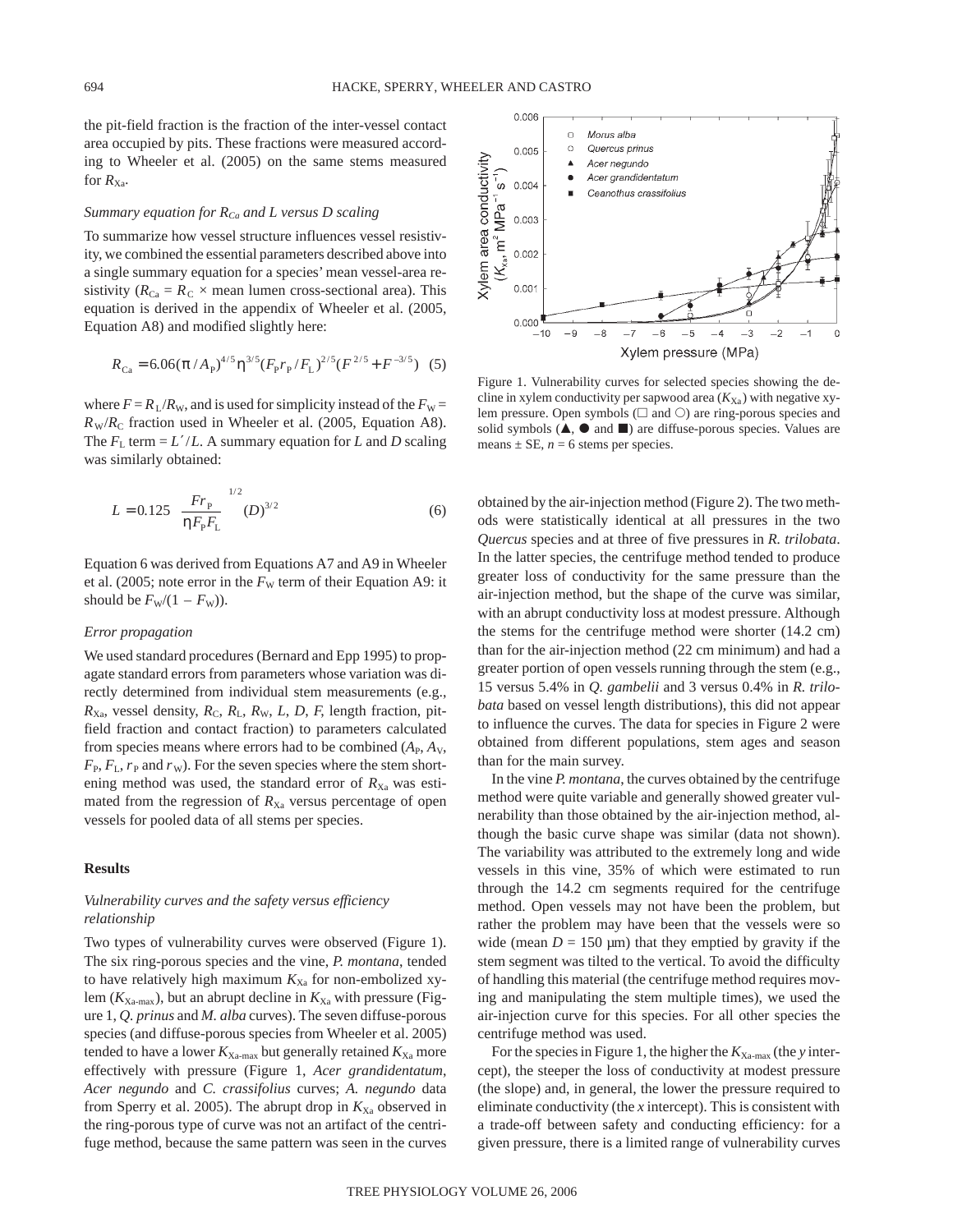

Figure 2. Vulnerability curves of three ring-porous species showing percentage loss of conductivity versus pressure. The curves compare the centrifuge  $(\bullet)$  and air-injection  $(\circ)$  methods for each species. Asterisks indicate significantly different means. Values are means  $\pm$  SE for  $n = 3$  (air-injection) and  $n = 10$  (centrifuge) methods. The methods comparison for *Q. gambelii* was from a different population and time of year than the data for the anatomy–vulnerability survey.

that provide optimal (maximum)  $K_{Xa}$ . Notably, this optimal curve can be associated with a very high native embolism. For example, at a pressure of –0.8 MPa, the "best" vulnerability curve with the highest  $K_{Xa}$  at  $-0.8$  MPa is for *M. alba*, although at this pressure, this species would be about 50% embolized. In contrast, the three diffuse-porous species at –0.8 MPa would be less than 10% embolized, yet still have a lower  $K_{Xa}$  because their  $K_{\text{Xa-max}}$  (intercept) values were so much lower. This pattern is maintained at lower pressures. For example, at –3 MPa,

the best curve is for *A. grandidentatum* despite its being about 35% embolized at this pressure. *Ceanothus crassifolius* at  $-3$  MPa is hardly embolized at all, yet has the lower  $K_{Xa}$ .

#### *Scaling of safety versus efficiency parameters across species*

Representing the slope of the vulnerability curve by the mean cavitation pressure, a safety versus efficiency relationship was evident across all 29 species (including the 15 from Wheeler et al. 2005, Table 2) with more negative mean cavitation pressure corresponding to higher xylem area resistivity  $(R_{\text{Xa}} = 1/K_{\text{Xa-max}};$ Figure 3A). Thus, the trend seen in Figure 1 extends across all species in the data set. The two vine species with some of the widest and longest vessels (Pum, Vv; Figure 4) had the lowest  $R_{Xa}$  and among the least negative cavitation pressure (Figure 3A). The ring-porous species had similar or even higher  $R_{\text{Xa}}$  for the same cavitation pressure as the diffuse-porous species (Figure 3A, asterisked symbols, dashed line), despite their tendency to have wider and longer vessels (Figure 4, dashed lines). The ring-porous species also tended to cluster towards the vulnerable end of the cavitation pressure range (Figure 3A).

The  $R_{X_3}$  is a function of the  $R_{C_3}$  and the total cross-sectional area of the xylem occupied by vessels:  $R_{Xa} = R_{Ca} \times xy$ lem/vessel area ratio. The  $R_{Ca}$  also increased with cavitation pressure (Figure 3B,  $r^2$  = 0.60 for all species), but more weakly than the  $R_{\text{Xa}}$  scaling (Figure 3A,  $r^2$  for all species = 0.86). This was because ring-porous species had lower  $R_{Ca}$  for the same pressure than the other species (Figure 3B, dashed line), consistent with their tendency to have larger vessels at the same pressure (Figure 4, dashed lines). Despite their lower  $R_{Ca}$ , the ring-porous species did not have a reduced  $R_{Xa}$  because their xylem/vessel area ratio was much higher for the same pressure than other species (Figure 3C, dashed line). The low vessel area in ringporous species cancelled out the effect of their lower  $R_{Ca}$  at the tissue level, yielding comparable or higher  $R_{Xa}$  as diffuse-porous species.

All species considered, the efficiency versus safety trade-off at the sapwood  $R_{Xa}$  level was much more severe than at the conduit  $R_{Ca}$  level. The  $R_{Xa}$  increased 13-fold from a cavitation pressure of –0.58 to –8.1 MPa, versus a 4.5-fold increase in  $R_{\text{Ca}}$ . The steeper increase in  $R_{\text{Xa}}$  was owed to a strong increase in the xylem/vessel area ratio with cavitation pressure (Figure 3C). This in turn resulted from a decrease in vessel diameter with more negative cavitation pressure (Figure 4,  $r^2$  = 0.71), which was more important than a weak tendency for vessel density to increase  $(r^2 = 0.25$ ; data not shown).

The increase in  $R_{Ca}$  with safety was nearly equally divided between the  $R_L$  and  $R_W$  components (Figure 5). On average, 56% of the vessel resistivity was in the end-walls and 44% in the lumen. Mean  $F = R_L/R_W$  was  $0.85 \pm 0.078$ . This ratio did not differ between ring-porous and diffuse-porous species measured for this paper, or between the Wheeler et al. (2005) data and the species added in this study.

In contradiction to the pit resistance hypothesis modeled previously (Figure 6, circles; Sperry and Hacke 2004), the pooled data set showed no increase in  $r<sub>P</sub>$  with more negative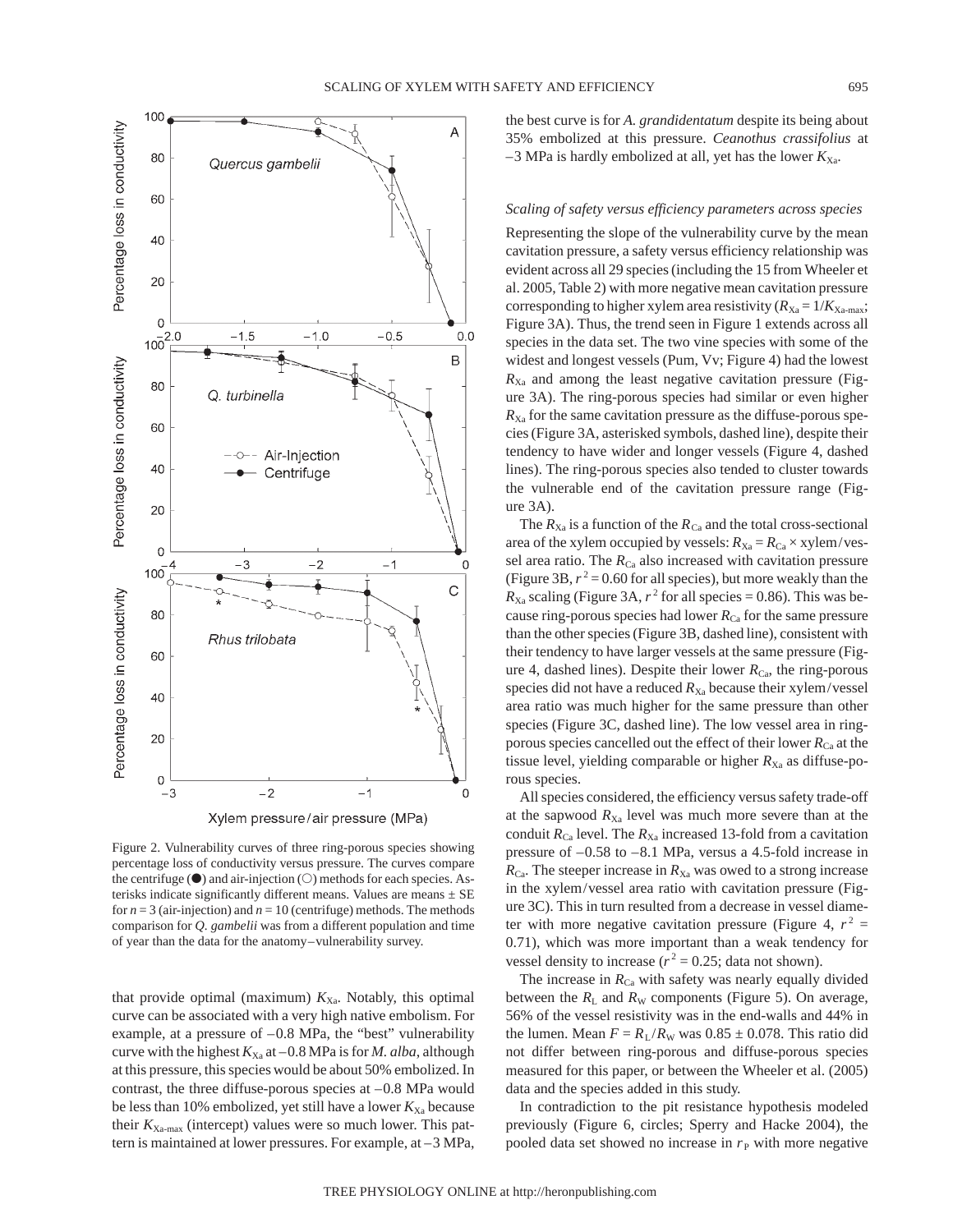

Figure 3. Safety versus efficiency trade-off across the 29-species data set. Species symbols are given in Tables 1 and 2. Dashed line and asterisked double-capital symbols identify ring-porous species. For clarity, error bars on species means are not shown. (A) Xylem area resistivity  $(R_{Xa})$  versus mean cavitation pressure. Solid line is regression through complete data set. Standard error averaged 7% of  $R_{Xa}$ . (B) Vessel area resistivity  $(R_{Ca})$  versus mean cavitation pressure. Solid line is regression for complete data set. Standard error averaged 13% of  $R_{\text{Ca}}$ . (C) Xylem/vessel cross-sectional area ratio. Dashed line is regression for ring-porous species, solid line is separate regression for diffuse-porous species and vines. Standard error averaged 9% of means.

cavitation pressure (Figure 6, species symbols). Instead, there was a weakly significant ( $r^2$  = 0.17) opposite trend. Measured  $r_{\rm P}$  was also substantially greater than modeled (Figure 6). The 29-species data set showed large variation in  $r<sub>P</sub>$ , but it was unrelated to safety from cavitation or to functional group (ring-porous versus diffuse-porous). The estimated standard



Figure 4. Scaling of vessel diameter (*D*) and length (*L*) with mean cavitation pressure (shown as absolute value for log scaling). Dashed lines and asterisked double-capital symbols identify ring-porous species. Standard error averaged 12% of mean *L* and 6% of mean *D*. Species symbols are given in Tables 1 and 2.

error averaged 33% of  $r<sub>P</sub>$ . This high percentage was a result of the propagation of error through multiple calculations.

In confirmation of the pit area hypothesis, the addition of data for 14 species of diverse vessel size and safety reinforced the strong inverse relationship between total  $A<sub>P</sub>$  and mean cavitation pressure across all species with no clear distinction between ring- and diffuse-porous types (Figure 7A,  $r^2 = 0.77$ ). Total vessel surface area  $(A_V)$  also scaled with increasing mean cavitation pressure, though much more weakly (Figure 7A,  $r^2 = 0.47$ ) because of variation in the fraction of vessel surface that was pitted (the pit fraction,  $F_P = A_P/A_V$ , Figure 7B). For example, the ring-porous species tended to have higher  $A_V$  for the same cavitation pressure than diffuse-porous species (Figure 7A, asterisked symbols, dashed line) because the ring-porous  $F<sub>P</sub>$  tended to be low for the same pressure compared with  $F<sub>P</sub>$  of many diffuse-porous species (Figure 7B, dashed line).



Figure 5. Scaling of vessel end-wall resistivity  $(R_W)$  with vessel lumen resisitivity ( $R_L$ ). Dashed line is 1:1. Mean  $R_L/R_W = F$  ratio was 0.85  $\pm$ 0.078. Standard error averaged 13% of mean  $R<sub>L</sub>$  and 19% of mean *R*W. Species symbols are given in Tables 1 and 2.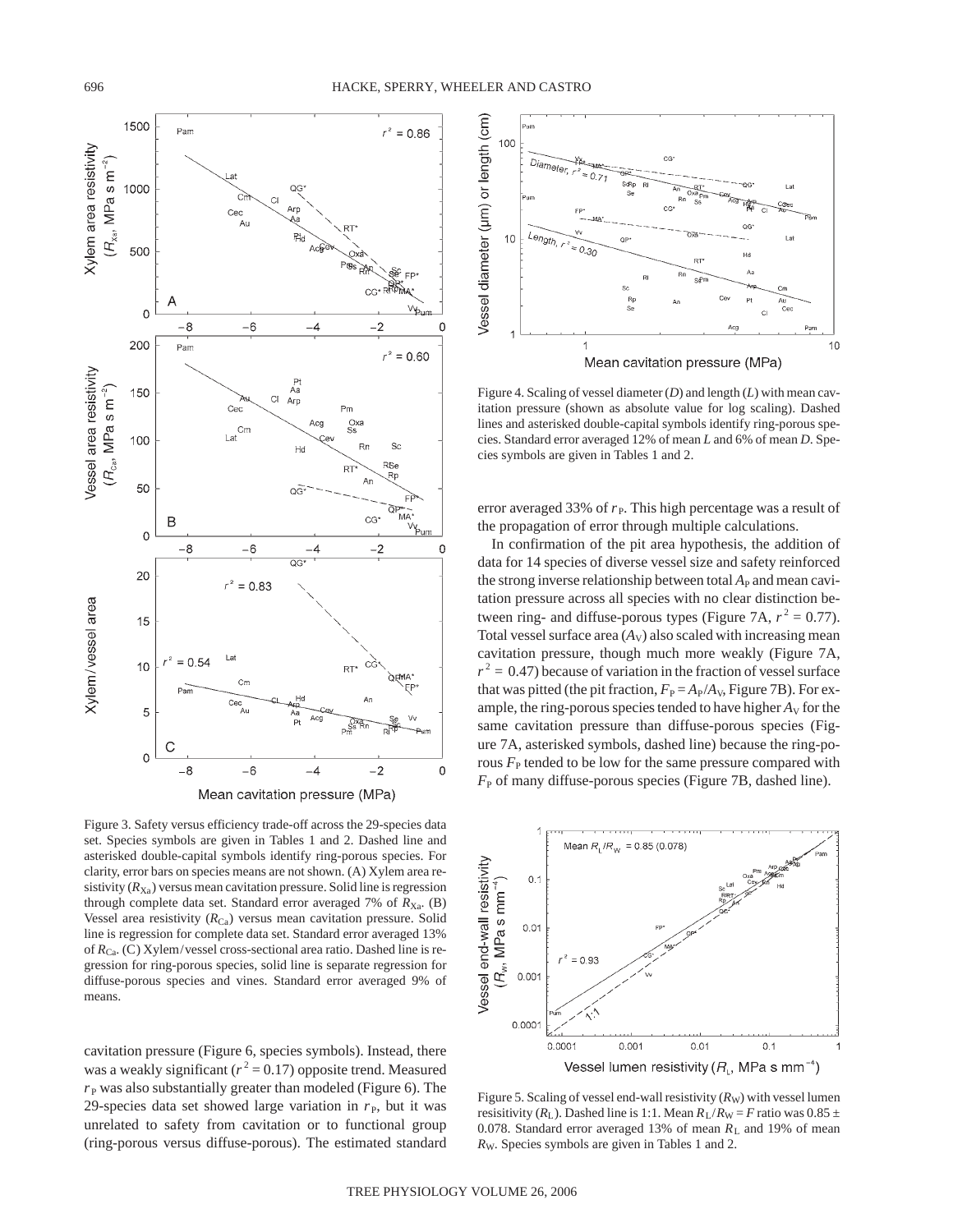

Figure 6. Pit area resistance  $(r<sub>P</sub>)$  versus cavitation pressure. Modeled values from Sperry and Hacke (2004) shown as open circles. Standard error averaged 33% of the mean for measured values. Species symbols are given in Tables 1 and 2.

The  $F_P$  averaged 6.3  $\pm$  0.9 % (range: 0.4–21%) across the full data set. Whereas the Rosaceae-dominated data set of Wheeler et al. (2005) showed a significant drop in  $F<sub>P</sub>$  with mean cavitation pressure, addition of another 14 species eliminated this trend. In the full data set,  $F<sub>P</sub>$  did not vary significantly with safety from cavitation (Figure 7B). The variation in  $F<sub>P</sub>$  was primarily in the contact fraction rather than the pit-field fraction (Table 1).

The  $A<sub>P</sub>$ , besides being hypothetically responsible for setting cavitation pressure, was also the dominant influence on the variation in  $R_{Ca}$  compared with the other parameters in the summary Equation 5 (Figure 8). The  $R_{Ca}$  changed 165-fold for the observed 593-fold range in  $A_P$  (Figure 8,  $A_P$  curve). The next most important determinants of  $R_{Ca}$  were  $r_{P}$  and  $F_{P}$ , causing only a 5-fold change in  $R_{Ca}$  for their 53-fold variation (Figure 8,  $r_{\rm P}$  and  $F_{\rm P}$  curves).

The  $F = R_L/R_W$  fraction had a limited range (0.85  $\pm$  0.078, range 0.26–1.98; Figure 5) and a comparatively minor 1.4-fold effect on  $R_{Ca}$  across its range (Figure 8, solid *F* curve). As Equation 5 indicates, there is an optimal *F* that minimizes  $R_{Ca}$  which is emphasized graphically by the short-dashed extension of the *F* curve in Figure 8. The observed *F* range kept  $R_{\text{Ca}}$  near this optimum. The  $F_{\text{L}} = L'/L$  fraction varied little in the data set (Table 1) and had a trivial 1.1-fold influence on  $R_{Ca}$ (data not shown).

Overall, the variation in  $A_P$  explained 72% of the variation in  $R_{Ca}$  (data not shown). Because  $A_{P}$  is also linked to cavitation pressure (Figure 7A), it provides a basis for the safety versus efficiency trade-off (Figures 1 and 3): low  $A<sub>P</sub>$  may be required for more negative cavitation pressure, and it also results in greater xylem resistivity. The effect of  $A<sub>P</sub>$  on resistivity was through its link to vessel surface area,  $A_V$  (Figure 7A), which resulted from the limited range of  $F<sub>P</sub>$  (Figure 7B). The  $A<sub>V</sub>$  in turn was related to vessel *D* and *L* and their respective declines with increasingly negative cavitation pressure (Figure 4).

As Equation 6 indicates, *L* versus *D* scaling is a complex function of several variables. However, because the terms be-



Figure 7. (A) Pit membrane  $(A_P)$  and vessel  $(A_V)$  surface areas versus mean cavitation pressure (shown as absolute value for log-scaling). Dashed line highlights ring-porous species in  $A_V$  plot. Standard error averaged 19% of  $A_P$  and 14% of  $A_V$ . (B) Pit fraction ( $F_P = A_P/A_V$ ) versus mean cavitation pressure. Mean  $F_P$  was  $6.3 \pm 0.9$ %. Dashed line highlights ring-porous species. Standard error averaged 13% of mean. Species symbols are given in Tables 1 and 2.

sides *D* in Equation 6 (*F*,  $r_{P}$ ,  $F_{L}$  and  $F_{P}$ ) did not vary systematically with *D*, *L* scaled with *D* to the 3/2 power across the wide range of lengths and diameters in the data set (Figure 9,  $r^2$  = 0.63).

# **Discussion**

We obtained evidence for a significant safety versus efficiency trade-off in xylem hydraulic function (Figures 1 and 3). This trade-off, together with a requirement for greater construction cost in cavitation-resistant xylem (Hacke et al. 2001*a*), may explain why angiosperm xylem is usually not more resistant than required by the normal negative pressure range a species experiences. The data reinforced the pit area hypothesis while contradicting the pit resistance hypothesis as an explanation for this trade-off. Increasing safety from cavitation was strongly associated with decreasing pit area per vessel (Figure 7A,  $r^2 = 0.77$ ), but not with increasing pit area resistance (Figure 6). Mean pit membrane porosity apparently does not correlate with cavitation pressure as previously modeled (Sperry and Hacke 2004). If air-seeding occurs at the largest membrane pore per vessel, this limiting pore may be quite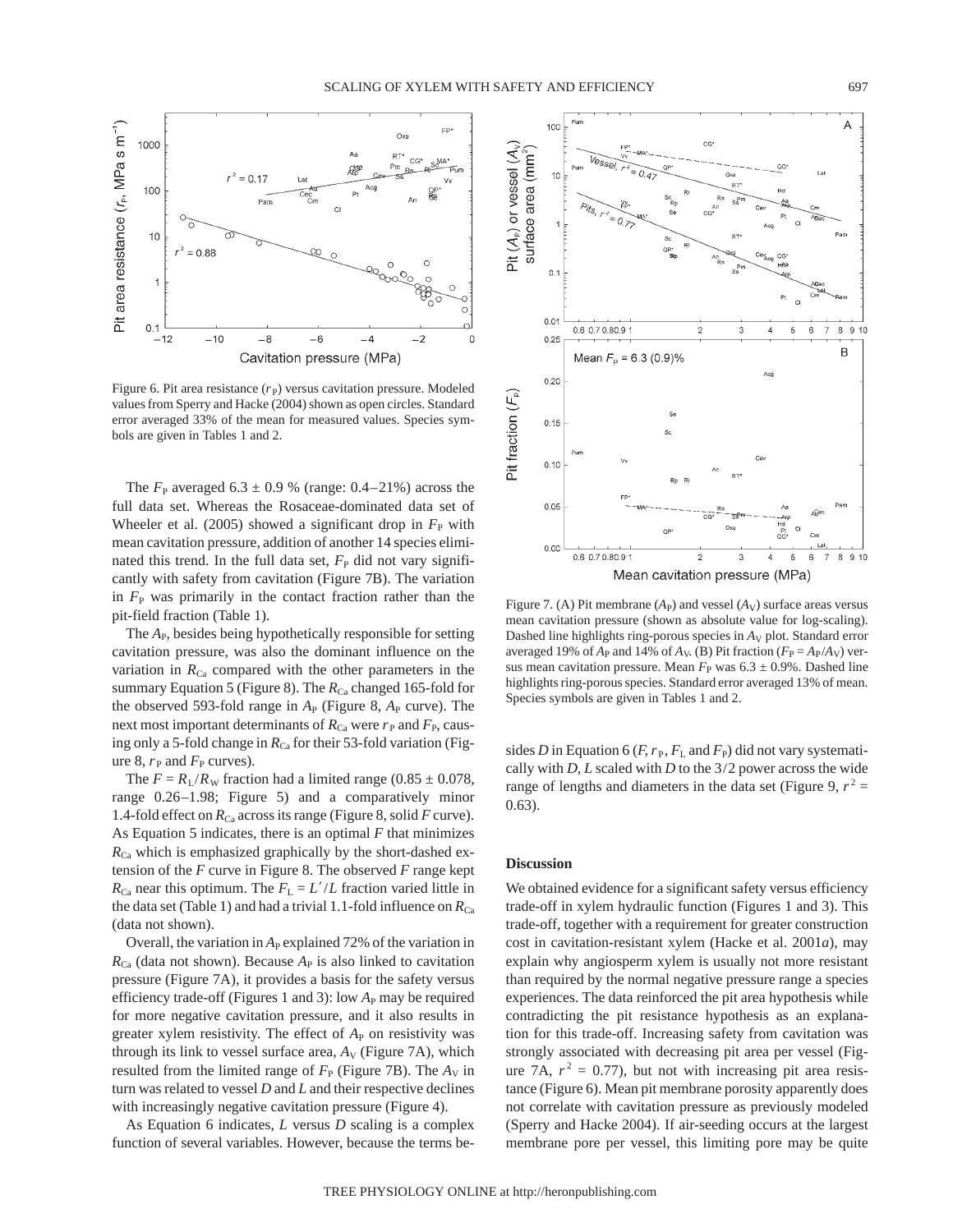

Figure 8. Sensitivity of vessel area resistivity  $(R<sub>Ca</sub>)$  to changes in Equation 5 variables  $(A_P, F, r_P \text{ and } F_P)$  relative to their mean values. Variable *F*<sup>L</sup> in Equation 5 is not shown because it has minimal importance. Each parameter curve shows the  $R_{Ca}$  calculated from Equation 5 for the full range of that parameter with the other variables constant at their mean values. The dotted curve for *F* extends beyond the actual  $F$  range in the data set (solid portion of curve) to emphasize that there is an optimal *F* that minimizes  $R_{Ca}$ . Abbreviations:  $A_{P} =$  total inter-vessel pit membrane surface area of vessel;  $F =$  lumen to end-wall resistivity ratio;  $r_P = \text{pit membrane area resistance}$ ;  $F_P = \text{pit}$ fraction; and  $F<sub>L</sub>$  = length between vessel end-wall to vessel length ratio.

rare. Some support for this comes from observations of pit membranes where most of the membrane pores are too small to observe, and pores of air-seeding size are relatively few and far-between (Sperry and Tyree 1988, Sano 2004).

The pit area hypothesis explains the observed safety versus efficiency trade-off (Figure 3) as follows. To achieve a given safety from cavitation, the pit area per vessel must be limited, because this limits the mean size of the largest membrane pore



Figure 9. Scaling of vessel length (*L*) with diameter (*D*). Slope of the log–log plot was 1.48 as indicated from Equation 6 when the other equation parameters do not vary with *D*. Species symbols are given in Tables 1 and 2.

per vessel and hence its susceptibility to air-seeding. A limited pit area also limits the vessel surface area (Figure 7A) which translates into a limit on vessel diameter and length (Figure 4) and hence its resistivity (Figure 3B).

In theory, it is not necessary for pit area to limit vessel surface area if the fraction of the vessel wall that is pitted (the pit fraction,  $F_P$ ) can become infinitely small. If that were possible, a small pit area for safety could reside in a large and wide vessel for efficiency. Accordingly, a corollary of the pit area hypothesis is that  $F_P$  should be small. This was generally the case, with a mean  $F_P$  of  $6.3 \pm 0.9\%$  (Figure 7B), with four species below 2% (Figure 7B). However, none were below the 0.4% extreme for *L. tridentata*. In the Rosaceae-dominated data set of Wheeler et al. (2005), there was a significant decrease in  $F<sub>P</sub>$  with safety from cavitation, which would help to minimize the loss of conducting efficiency. However, this seemingly adaptive trend was not supported by the inclusion of more diverse species. One important disadvantage of a low pit fraction is a more rigidly axial flow path with less ability for water to flow laterally to circumvent wounds or to provide flexibility in distribution of resources from root to crown sections (Orians et al. 2004).

Variation in the safety versus efficiency trade-off at the xylem tissue level (Figure 3A) resulted from a variety of sources, beginning with variation in the proposed cause-and-effect relationship between pit area per vessel and the cavitation pressure (Figure 7A). Although this relationship was strong  $(r^2 =$ 0.77), there was still considerable variation that may be more than just measurement error. Among species, those with more pit area per vessel for the same maximum pore size (e.g., CG, QG in Figure 7A) have the potential to be more efficient with the same safety from cavitation. There was also variation in other aspects of vessel structure that may not be causally linked to cavitation safety, of which  $r_{\rm P}$  and  $F_{\rm P}$  were most consequential for resistivity at the vessel level (Figure 8). Scaling to the tissue level, the variation in the xylem/vessel area ratio (Figure 3C) creates further flexibility in the  $R_{Xa}$  versus safety relationship. With all of these intermediate steps between safety and efficiency, it follows that the trade-off will be statistically noisy and nonexistent in more limited data sets (Hacke and Sperry 2001, Jacobsen et al. 2005).

Our  $r<sub>P</sub>$  estimates showed tremendous variation, from 39 to 2040 MPa s  $m^{-1}$  (Figure 6). Doubtless, some of this variation resulted from the imprecise and indirect method used to estimate  $r_{\rm P}$ , with standard errors averaging 33% of the mean value. Pit resistances of this magnitude should be over 99% determined by the pit membrane (versus aperture resistance), corresponding to a prevailing membrane pore diameter between 3 and 8 nm (Wheeler et al. 2005). This pore size is similar to the average size range estimated experimentally in some plants (Shane et al. 2000, Choat et al. 2003, 2004) lending some credence to our estimates, although similar experiments on two chaparral species found larger pore sizes (Jarbeau et al. 1995).

#### *Scaling of vessel resistivities and dimensions*

The relatively tight scaling between  $R_L$  and  $R_W$  components of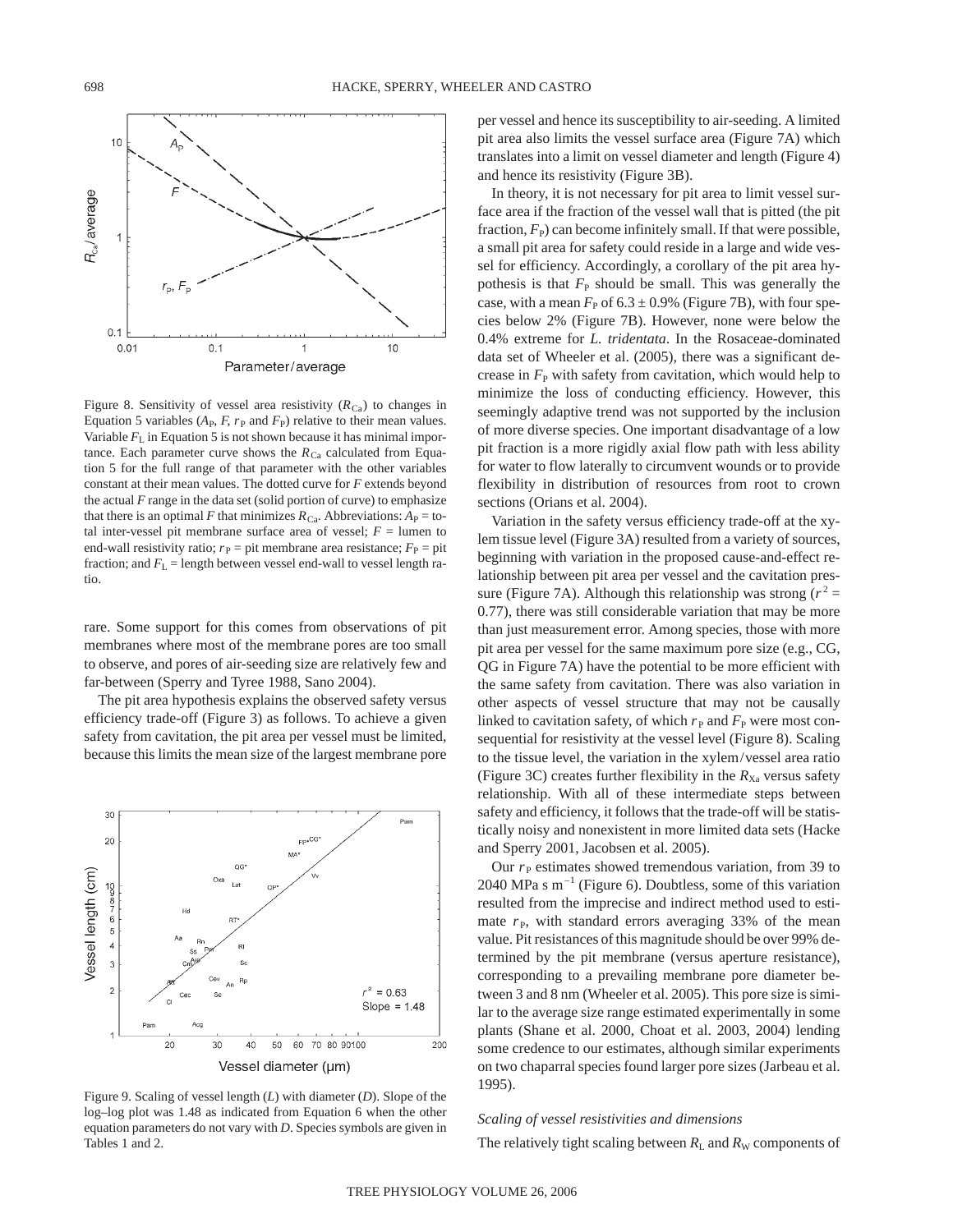vessel resistivity (Figure 5) maintained a narrow range of  $R_{\text{L}}/R_{\text{W}} = F (0.85 \pm 0.078)$  across four orders of resistivity magnitude. This *F* ratio corresponded with an average of 56% of the vessel resistivity residing in the end-wall. According to Equation 5, the possible significance of this restricted *F* range was that it maintained  $R_{Ca}$  close to its minimum for a vessel where other variables  $(A_P, F_P, F_L$  and  $r_P$ ) are constant (Figure 8). Based on the pit area hypothesis,  $A<sub>P</sub>$  is constrained for a given cavitation pressure and  $F<sub>P</sub>$  should be low and thus have limited variability as observed (Figure 7B, mean  $F_{\rm P} = 6.3 \pm 1$ 0.9%). Empirically,  $F<sub>L</sub>$  differed little across the data set (Table 1). The  $r<sub>P</sub>$ , though quite variable (Figure 6), was independent of pit area. Thus, the restricted *F* range is consistent with optimizing vessel resistivity under the constraints of the pit area hypothesis.

This scaling of  $R_W$  with  $R_L$  (Figure 5) is consistent with an underlying scaling of *D* and *L* (Figure 9). Across species, wide vessels tended to be long, whereas narrow vessels tended to be short, as observed in many other studies. Vessels in ring-porous trees and vines can be both wider and longer than their counterparts in diffuse-porous wood (Zimmermann and Jeje 1981, Sperry et al. 1994) and vessels in stems are narrower and shorter than in roots (Zimmermann and Potter 1982). In a survey of lianas, narrow vessels were almost always short, whereas wide vessels ranged from short to long (Ewers and Fisher 1989). Fisher et al. (2002) found a weak correlation between maximum vessel length and maximum diameter in rattans.

According to Equation 6 and as shown in Figure 9, *L* increases with  $D^{3/2}$  when *F* and the other parameters in Equation 5  $(r_{\rm P}, F_{\rm P}$  and  $F_{\rm L}$ ) do not vary systematically with vessel size (Lancashire and Ennos 2002). The variation in  $r_{\rm P}$  and  $F_{\rm P}$ across the data set make the *L* versus *D* relationship quite noisy, and the 3/2 scaling is evident only across the wide range of vessel sizes in our data set. The relationship is heavily influenced by the large vessels of *P. montana* (Figure 9, Pum) and it remains to be seen whether the 3/2 scaling will be confirmed when a greater variety of big-vesseled species are analyzed. Wheeler et al. (2005) found no relationship between *D* and *L*, probably because of the lack of more big-vesseled species in that restricted data set.

## *Implications of ring-porous, diffuse-porous and vine wood anatomies*

A consequence of a trade-off between vessel size and vulnerability is that it can be advantageous for a species to operate at very high native embolism levels as discussed in relation to the vulnerability curves in Figure 1. If the vulnerability curves shown in Figure 1 are plotted in the standard way, as a percentage loss in maximum conductivity versus pressure (e.g., as in Figure 2), the curves we observed for ring-porous trees and vines seem tremendously non-adaptive: showing big losses of relative conductivity at normal operating pressures compared with curves from diffuse-porous species where the native conductivity loss is negligible. Nevertheless, the curves appear to be valid based on the agreement between centrifuge and air-injection methods (Figure 2). Tibbetts and Ewers (2000) found similar vulnerability curves in two lianas when using the bench-top dehydration method. Only when such curves are plotted in absolute conductivities, as in Figure 1, does their adaptive value become apparent—even though they may have a high percentage loss of conductivity at their native pressures, the ring-porous type of curve can still be compatible with a higher (or equal) conductivity than that of plants showing no loss of conductivity at the same pressure. An important detail is that the shape of the vulnerability curve depends on whether the curve is obtained from flushed stems where native embolism has been reversed (e.g., as in Figure 2) or whether it is determined from non-flushed stems. In the latter case (e.g., *Q. gambelii* curve from Sperry and Sullivan 1992), there will be little or no drop in conductivity until pressures fall below the minimum experienced by the stems in the field.

The curves we found in vines and ring-porous trees exemplify a sacrificial strategy of growing big and efficient vessels, many of which will lose function at normal operating pressure, but those remaining are still more efficient than smaller and inherently safer vessels. This strategy is illustrated in Figure 10A. The theoretical curves were generated with a Weibull function (Equation 1) by linking the Weibull b parameter (pressure at  $63\%$  loss of conductivity) to the  $K_{\text{Xa-max}}$  parameter as dictated by the scaling relationships between  $A<sub>P</sub>$  and pressure (Figure 7A) and using mean values for all other parameters in Equation 5. The Weibull c parameter was held constant. These curves assume that the xylem/vessel area ratio is constant at the mean of 6.5 for the data set. For a single *x*-axis xylem pressure, there is a single optimal curve: at –1.1 MPa this is Curve 5, at –1.3 MPa it is Curve 4, at –1.5 MPa it is Curve 3, and at –2.0 MPa it is Curve 2. At each pressure, the native embolism corresponding to the optimal curve is about 50%.

The disadvantage of the sacrificial strategy is obvious for the more vulnerable curves: a slight drop in pressure from its optimal value causes a severe drop in conductivity. For example, Curve 5 is optimal for –1.1 MPa, but quite sub-optimal for –1.5 MPa. This sensitivity to pressure variation is most severe at modest negative pressures. The sacrificial strategy may be adaptive for a habitat or growth form where water stress is generally modest. This strategy seems less beneficial when frequent periods of severe water stress require conductivity to be sustained over a broad range of pressures.

One way to mitigate the trade-off between vessel size and vulnerability illustrated in Figure 10A is to have small vessels for safety, but to minimize the xylem/vessel area ratio by packing the maximum number of small vessels in the xylem. This vessel packing strategy is shown in Figure 10B. Here, each curve has the same Weibull b and c parameters (from curve 3 in Figure 10A) and thus the same individual vessel conductivity per vessel area. However, the xylem/vessel area ratio is changed as indicated below the  $K_{\text{Xa-max}}$  intercept of each curve. The mean ratio was 6.5 (Figure 10B, central 6.5 curve). Decreasing this ratio to 3 more than doubles the  $K_{\text{Xa-max}}$ without making the xylem more vulnerable to cavitation (Figure 10B, top 3 curve). Increasing the area ratio to 28 has the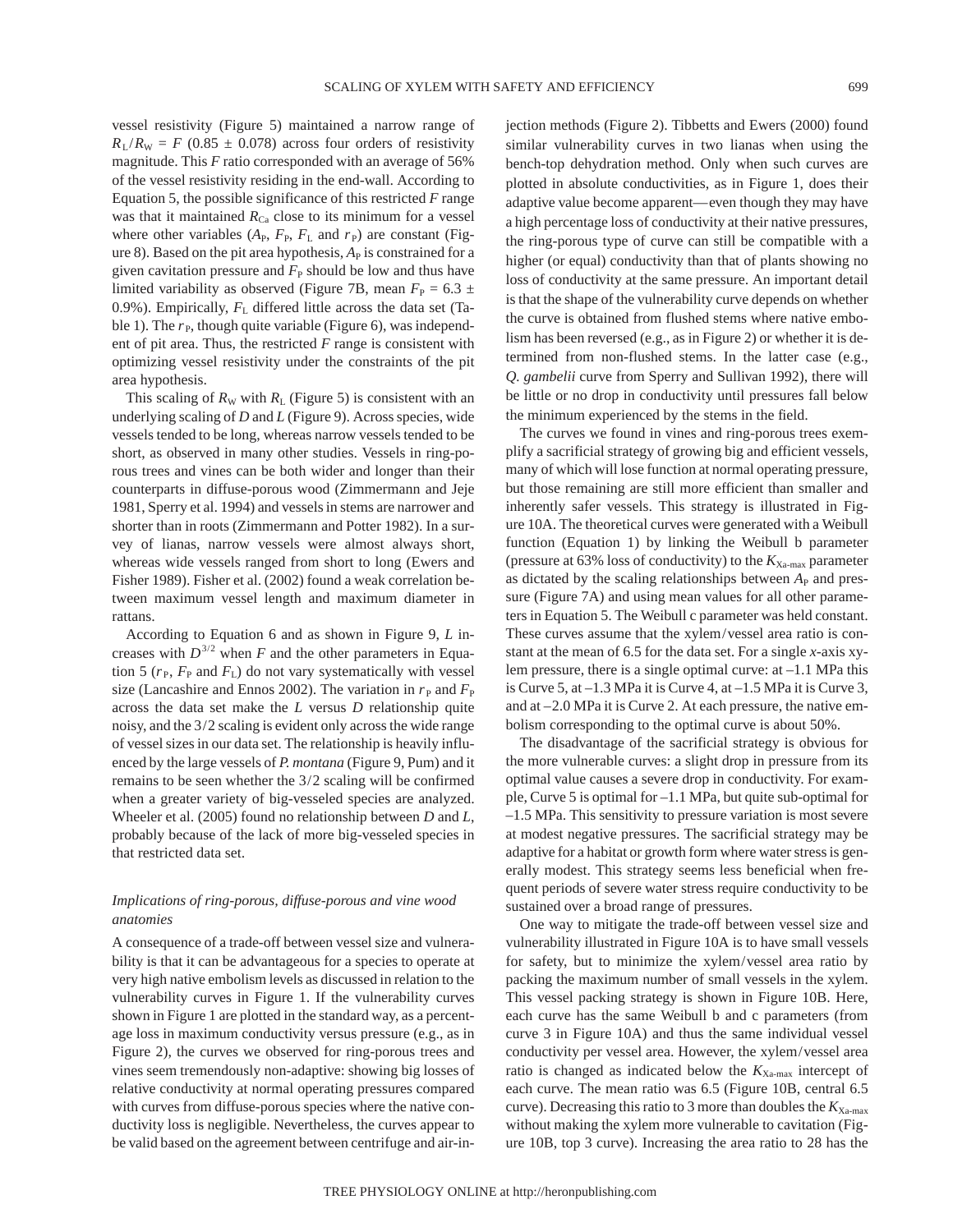

Figure 10. Two mechanisms for coping with a safety versus efficiency trade-off as illustrated with theoretical vulnerability curves. Curves were calculated from the Weibull function (Equation 1) using  $c = 2.7$ and linking b to vessel pit area  $(A<sub>P</sub>)$  via the observed scaling in Figure 7A. The vessel cross-sectional area resistivity  $(R<sub>Ca</sub>)$  was calculated from  $A_P$  by Equation 5 with mean values for the other variables  $(F, r_P, F_P \text{ and } F_L)$ . The maximum xylem conductivity for nonembolized xylem ( $K_{\text{Xa-max}}$ ) was calculated from  $R_{\text{Ca}}$  and the xylem/ vessel area ratio. (A) The sacrificial strategy. All curves have the same xylem/vessel area ratio  $(= 6.5$  data average) and differ only in their Weibull b parameter and corresponding  $K_{\text{Xa-max}}$ . Greater  $K_{\text{Xa-max}}$  corresponds with more vulnerable xylem (smaller b) according to the pit area hypothesis. It is advantageous to have vulnerable xylem and sacrifice approximately 50% of the  $K_{\text{Xa-max}}$  because the residual conductivity can be higher than that of xylem with more cavitation-resistant curves which necessarily starts out at a lower  $K_{\text{Xa-max}}$ . (B) The vessel-packing strategy. All curves have the same Weibull b parameter and vessel pit area (matching Curve 3 in A) and differ only in the xylem/vessel area ratio (number on curves). Decreasing this ratio by packing more vessel area into the xylem increases  $K_{\text{Xa-max}}$  without sacrificing the vulnerability of individual vessels to cavitation. Abbreviations:  $F =$  lumen to end-wall resistivity ratio;  $r_P =$  pit membrane area resistance;  $F_P$  = pit fraction; and  $F_L$  = length between vessel end-wall to vessel length ratio.

opposite effect, reducing the  $K_{\text{Xa-max}}$  by more than 4-fold (Figure 10B, lower 28 curve). The vessel packing strategy can provide high  $K_{\text{Xa-max}}$  and stable  $K_{\text{Xa}}$  over a potentially broad pressure range by minimizing the xylem/vessel area ratio.

Both the sacrificial and vessel packing strategies combine to influence the real vulnerability curves in Figure 1. The ringporous species in our study exploited the sacrificial strategy by having relatively high xylem/vessel area ratios (Figure 3C, mean = 11.1) and relatively large, vulnerable vessels with high conductivities (= low  $R_{Ca}$ , Figure 3B). The diffuse-porous species we sampled exploited the packing strategy with lower xylem/vessel area ratios (Figure 3C, mean = 5.1) and achieved similarly high  $K_{\text{Xa-max}} (= 1/R_{\text{Xa}})$  as ring-porous species with the same mean cavitation pressure (Figure 3A).

There may be limits to the packing strategy. The xylem/vessel area ratio cannot drop below 1, and in practice it does not approach this minimum (observed data set minimum  $= 2.9$ , Figure 3C). Presumably this is because there are space requirements for ray and axial parenchyma cells and also mechanical limitations to reducing the fiber area in angiosperm xylem. The relatively high xylem/vessel area ratios for ring-porous trees (mean 11.1) versus diffuse-porous trees (mean 5.1) may reflect mechanical vulnerability of larger vessels in free-standing stems. Vines, not being self-supporting and free of this possible mechanical constraint, can have vessels as large or larger than those of ring-porous trees while having low xylem/ vessel area ratios comparable to those of diffuse-porous trees (Figures 3C and 4). Vines can exploit both the sacrificial and vessel packing strategy, and achieve the lowest  $R_{Xa}$  of all the species in the entire data set (Figure 3A, Vv, Pum data points).

Additional evidence for a mechanical limit on the packing strategy is the increase in xylem/vessel area ratio with increasing safety from cavitation (Figure 3C). The increase in this ratio costs the plant by amplifying the safety versus efficiency trade-off at the single vessel level—resulting in a much steeper trade-off between cavitation pressure and  $R_{Xa}$  than for  $R_{Ca}$  (cf. Figures 3A and 3B). The mechanical stress imposed by increasingly negative sap pressures in cavitation-resistant xylem correlates with increasing wood density in angiosperms (Hacke et al. 2001*a*) and an increasing fiber fraction and density (Jacobsen et al. 2005). Perhaps a dense and extensive fiber matrix is required to compensate for these pressure-derived stresses (Hacke and Sperry 2001). More information is needed on the importance of wood anatomy for bearing mechanical stresses associated with negative xylem pressure in combination with structural support of canopies.

#### **Acknowledgments**

We thank Stephen Davis for collecting and shipping us material of *Ceanothus crassifolius*. Financial support was provided from NSF-IBN-0416297. The second author's mother (Jo Sperry) generously assisted in collection and shipping of species from North Carolina.

#### **References**

- Alder, N.N., W.T. Pockman, J.S. Sperry and S. Nuismer. 1997. Use of centrifugal force in the study of xylem cavitation. J. Exp. Bot. 48:665–674.
- Bernard, C. and C. Epp. 1995. Laboratory experiments in college physics. John Wiley & Sons, New York. 387 p.
- Carlquist, S. 1988. Comparative wood anatomy. Springer-Verlag, Berlin, 436 p.
- Choat, B., M. Ball, J. Luly and J. Holtum. 2003. Pit membrane porosity and water stress-induced cavitation in four co-existing dry rain forest tree species. Plant Physiol. 131:41–8.